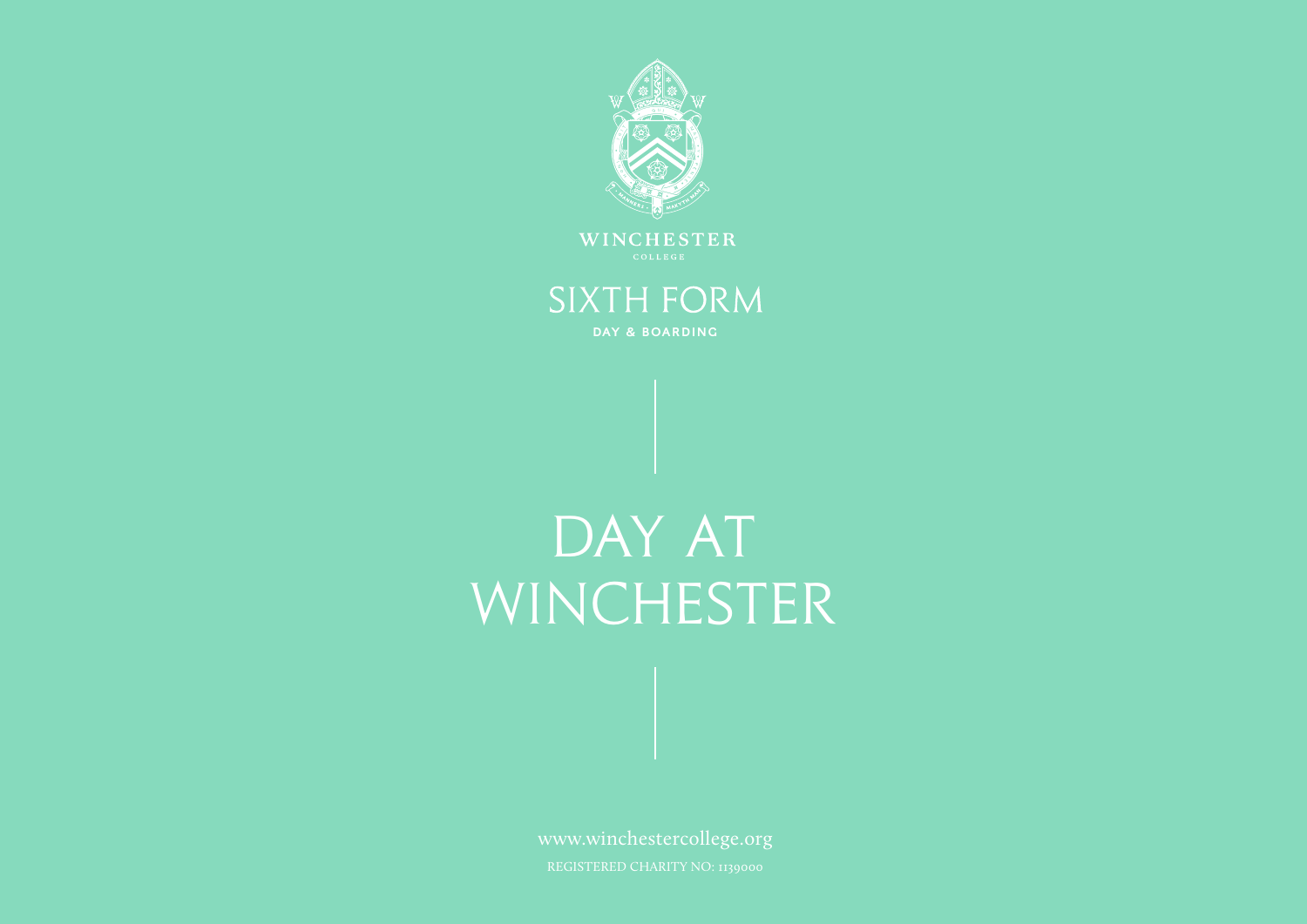#### JOINING THE SCHOOL

- On joining the school, day pupils will be welcomed into one of the school's existing houses. Your house is where you will eat all your meals, meet your house tutor, have space to study and socialise and, for day boys, get changed for activities.
- Day girls will also have access to a separate house, located at the heart of the campus on Kingsgate Street, where you can catch up with other girls, shower, change and store your belongings.

### A TYPICAL WEEK

We encourage day pupils to play a full part in the busy and extended life of the school.

#### **Morning**

- The day begins at 0800 for breakfast and registration. Lessons take place from 0845 to 1040 and 1105 to 1300. In any study periods, you may choose to study in the school's library (a 14th century building housed in the oldest part of the school campus) or one of the communal study areas in your house.

#### **Lunch**

- House lunch takes place at 1300. You can expect many lively and informed conversations with friends and staff.

#### **Afternoon**

- Afternoons are either a mix of lessons and activities, or devoted entirely to extra-curricular pursuits. On Mondays, Wednesdays and Fridays, lessons finish at 1800, followed by tea in your boarding house. On Tuesdays, Thursdays and Saturdays, afternoons are entirely dedicated to extra-curricular activities. We hope that all Sixth Form pupils will take advantage of the extensive range on offer, whether that is sport, community service, CCF, music, art, drama, or one of the many clubs and societies.

#### **Evenings**

- Day pupils will be expected to stay for tea every day from 1800-1830 and at least one day a week for homework, which finishes at 2115.

#### **Weekends**

- Saturday mornings follow a normal weekday timetable until 1300; house lunch takes place at 1300 and in the afternoons most pupils will have sports, music or other extracurricular commitments. There are occasional Sunday events involving all pupils, such as Remembrance Sunday and house competitions, but generally day pupils will go home after their Saturday afternoon activities, returning to school for 0800 on Monday.

#### **Your year group**

- Each year we offer places in our Sixth Form to those pupils who will get the most from a Winchester College education. We welcome the brightest pupils who will thrive in this environment and contribute most to the school community.
- Winchester class sizes throughout the school are small and this remains the case for A-levels. Teaching sets range from 8 – 14 pupils, allowing for both individual attention and a strong cohort of motivated peers, and your 'Div' will usually include 12 – 14 pupils.

#### **Extra-curricular activities**

- All pupils are encouraged to take advantage of everything the school has to offer, and to try something new. The weekly timetable ensures day pupils will have the same time available as boarding pupils to pursue their interests.
- We encourage all pupils to build physical activity into their day and your tutor will check in with you each week to help you find the right balance.

# TRANSPORT

- Winchester College is conveniently located for all forms of transport. We're a ten minute walk from the train station, and a number of bus and cycle routes go right past the school.
- As part of our sustainability commitments, we're keen to minimise the use of cars where possible and have safe and secure storage for bikes across the campus.

For more information, please contact the admissions team at **admissions@wincoll.ac.uk**